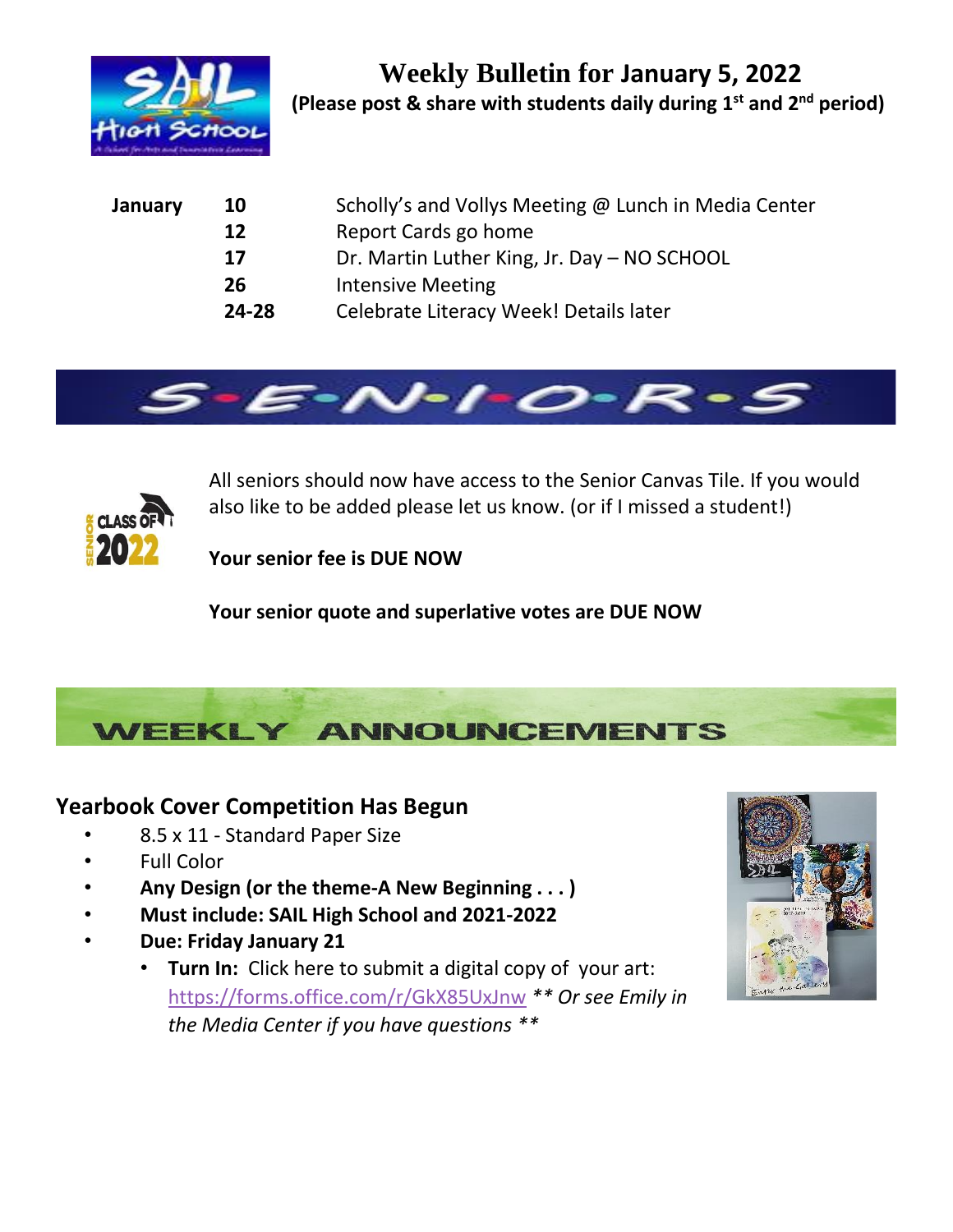## **Intensive Week**

## **Have you turned in your intensive forms?**

- You must turn in your forms to be considered "ON" an intensive
- Have you paid your fees?

## **Drama club is looking for some people to play small rolls** in the

two student written plays.

- Rolls have no lines
- They are rolls like villagers, soldiers, and avians.
- See Benny if interested.





**Interested in Scholarships or Volunteering?**

Join us for lunch **NEXT MONDAY** In the MEDIA CENTER